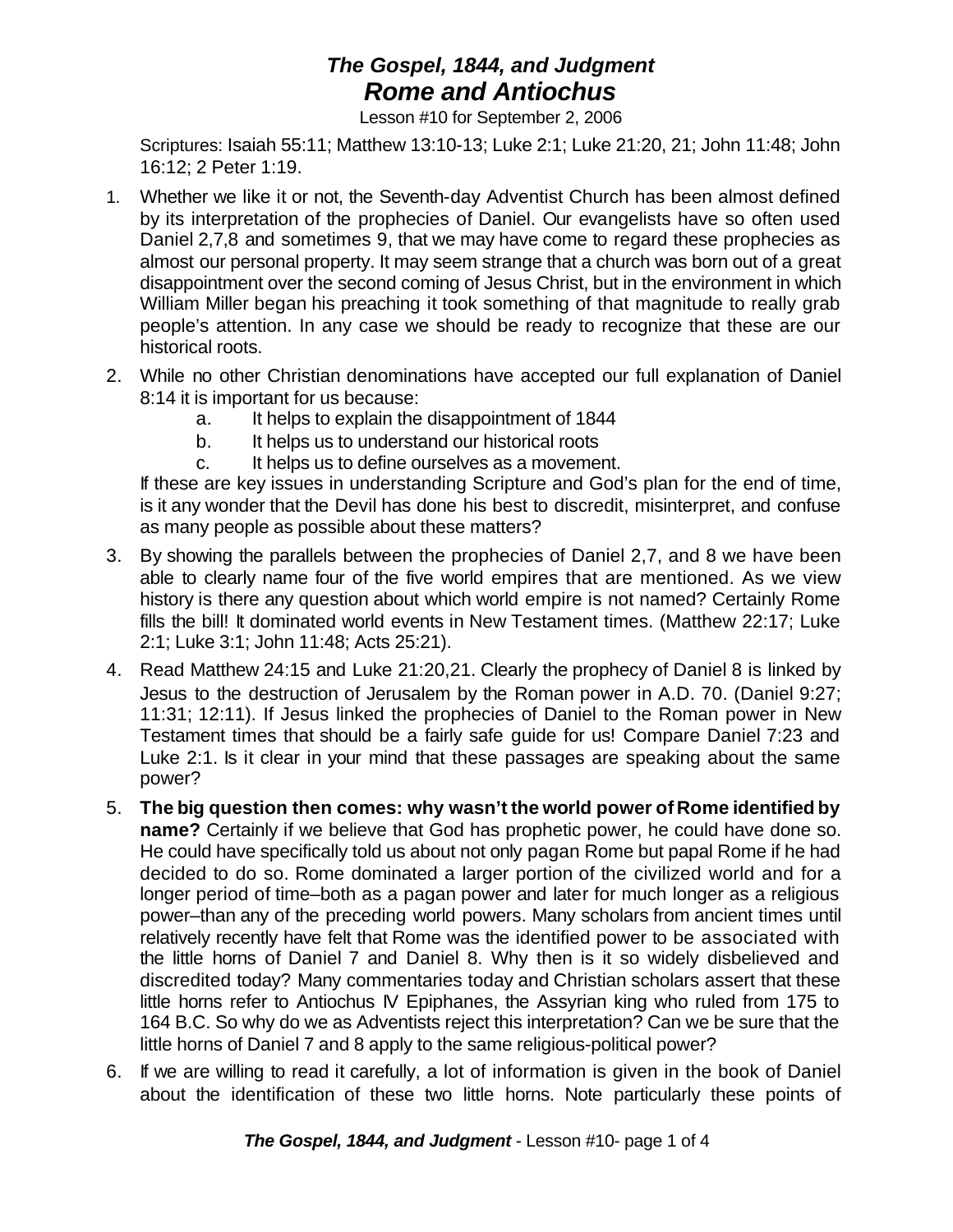similarity:

- a. Both are depicted by the same symbol a little horn. (Daniel 7:8,20; 8:9).
- b. Both are persecuting powers. (Daniel 7:21,25; 8:10,24)
- c. Both are religious, self-exalting, and blasphemous powers. (Daniel 7:8, 20,25; 8:10,11,25).
- d. Both powers clearly attack God's true people. (Daniel 7:25; 8:24).
- e. Both have aspects of their activity delineated by prophetic time. (Daniel 7:25; 8:13,14).
- f. Both extend until the time of the end. (Daniel 7:25,26; 8:17,19).
- g. Both will be supernaturally destroyed. (Daniel 7:11,26; 8:25).
- 7. As we have noted previously **Daniel7 deals primarily with papal Rome, while Daniel 8 discusses both pagan and papalRome.**Could you have two different world powers with these many similarities and occurring in the same era which are not the same power? It seems extremely unlikely.
- 8. With all of this evidence clearly in the book of Daniel itself, why did God hesitate to name Rome? Distracters, who do not want to accept the interpretation that we are discussing, will try to explain away all of this by saying that Daniel was not written by Daniel but was written in the days of Antiochus Epiphanes. They will claim that it is not prophetic at all but simply a recounting of history that had occurred already up to that time. We have already noted in previous lessons that this interpretation is clearly contradicted by Jesus's own words. (Remember our discussion from Isaiah 40-55 that the ability to predict the future is one of the proofs of divinity!)
- 9. So what other explanation can we give? Does God ever choose to reveal himself a little bit at a time? Why would he choose to do such a thing? Read Daniel 12:4,9; Matthew 13:10-13; Luke 10:24; John 16:12; 2 Peter 1:19. We have noted in the past that God apparently did not reveal to the people in Old Testament times that the Messiah would come more than one time. It is not until New Testament times that a second coming is mentioned. And, furthermore, it is not until the final three chapters of Revelation that a third coming after the millennium is mentioned. This should be clear evidence that, at times, God does not choose to reveal all the truth at any one time. **Is it possible then that God chose not to reveal the name of Rome, and in fact, to leave these prophecies somewhat obscure,so that for the centuries in which the Scriptures were controlled by Rome the book of Daniel, at least, and perhaps much of Scripture were not destroyed by that religious political power? If Rome had understood clearly that they were being pictured in a bad light would they have hesitated to tearthe book of Danielout of their Bibles and thus outof ours?** Is this why Daniel was told to "close up and seal the book until the time of the end" (Daniel 12:9). Many of the reformers clearly saw Rome identified in these passages. Adventists were certainly not the first to come up with such an interpretation.
- 10. Interestingly enough, in biblical times Jewish interpreters often named these kingdoms as Babylon, Medo-Persia, Greece and Edom! Why would they mention Edom, a kingdom which was basically gone by that time? Was it because Herod the great was half Edomite and worked in close corporation with Rome, growing up there himself? Are there times when it is prudent and wise not to tell everything we know?
- 11. Let us now take a few moments to look at the popular interpretation of these passages. What does the book of Daniel say about when it was written? (Daniel 1:1, 2:1, 7:1, 8:1, 9:1). If we say then that Daniel was not written by Daniel or in his day but was written hundreds of years later in the days of Antiochus Epiphanes do we then concluded that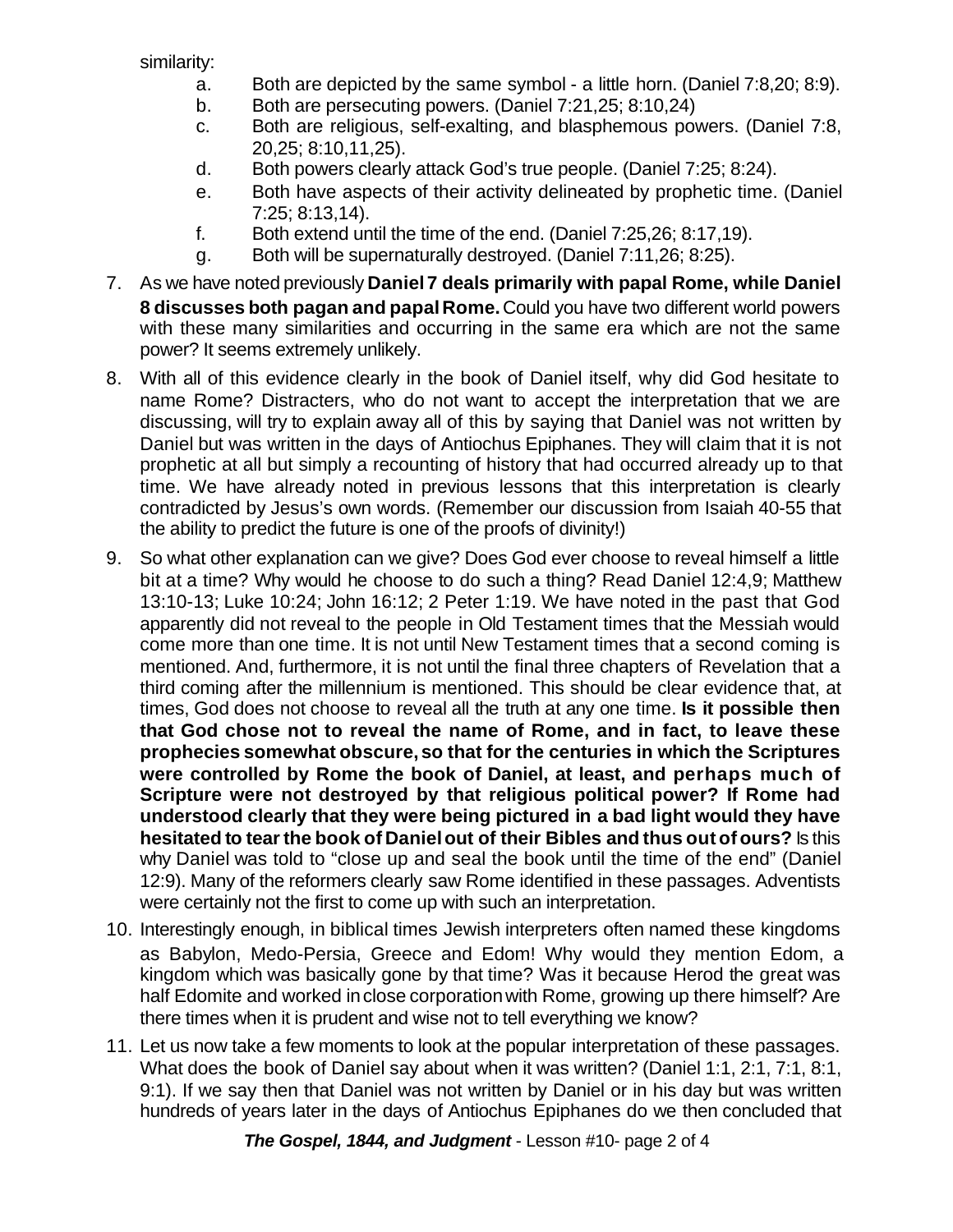the book of Daniel is not inspired? Certainly it would qualify as a "pseudepigraphical book". (It would be written by someone other than who it claimed to be written by.)

- 12. So could Antiochus IV Epiphanes be the little horn? Review Daniel 8:5-8,21,22. What is our understanding of what happened to the he-goat power, Greece? One of the four kingdoms into which it was divided came to be known as the Seleucid kingdom, ruling from the area of the Syrian nation today, and lasted from about 301 B.C. until about 146 B.C.. During this time period there were many Seleucid kings most of whom ruled for only a short period of time. Antiochus IV Epiphanes was the eighth Seleucid king. He reigned from 175 to 164 B.C. Twenty other Seleucid kings followed him before their kingdom was swallowed up by the Roman power.
- 13. It is true that his predecessors controlled the land of Judah and he temporarily invaded Jerusalem, defiled the Temple and tried to force the Jewish people to become Greeks in a process known as Hellenization. About three years later the Maccabees arose and drove his forces out of Jerusalem after many battles and he lost control of the kingdom of Judah and apparently died of natural causes a short time thereafter.
- 14. Look now at several reasons why Antiochus IV Epiphanes cannot be the "little horn".
	- a. In the progression of the prophecy of Daniel 8, Medo-Persia is described as great (Daniel 8:4); the Grecian "goat" is described as "very great" (Daniel 8:8); but the little horn became "exceeding great" (Daniel 8:9). Unless we are going to say Daniel was a false prophet or perhaps misled by God, we must ask ourselves whether Antiochus IV Epiphanes exceeded in power and greatness the kingdoms of Medo-Persia and Greece? Clearly he does not qualify.
	- b. Read Daniel 8:17,19,26. We have noted several times already that the little horns in both Daniel 7 and Daniel 8 deal with events up until "the time of the end". Could a minor king ruling from 175 to 164 B.C. qualify as such a power? Obviously not! Or was the inspired writer confused about the end of time?
	- c. Read Daniel 8:25. The little horn in Daniel 8 is described finally is being "broken without hand" which seems to suggest a supernatural end. Paralleling the passage with Daniel 2:34,45 we see that it parallels the destruction of the earth and the setting up of God's eternal kingdom. Does Antiochus's natural death qualify him to fit this prophecy? Never! Why then do you think that Adventists are almost alone in this interpretation of these key passages? Notice carefully that Antiochus never did destroy the kingdom or the temple in Jerusalem. And he certainly did not destroy the sanctuary system of the Jews for a period of 2300 years!
	- d. Would it be accurate to describe Antiochus IV Epiphanes as standing up against a prince of princes? (Daniel 8:25) Was he able to cut off the anointed one, the Messiah? (9:26) We know historically that Antiochus never became a great power and was not even around when the Messiah showed up.
	- e. In 167 B.C. Antiochus invaded Egypt, but when he reached Alexandria, the Roman Legate ordered him out. Such a humiliated king cannot represent the mighty, growing, religious-political power of the little horn!
- 15. While Antiochus Epiphanes did desecrate the temple, sacrifice unclean meat on the altar and try to establish the worship of Greek "gods" in Jerusalem, did he seek to